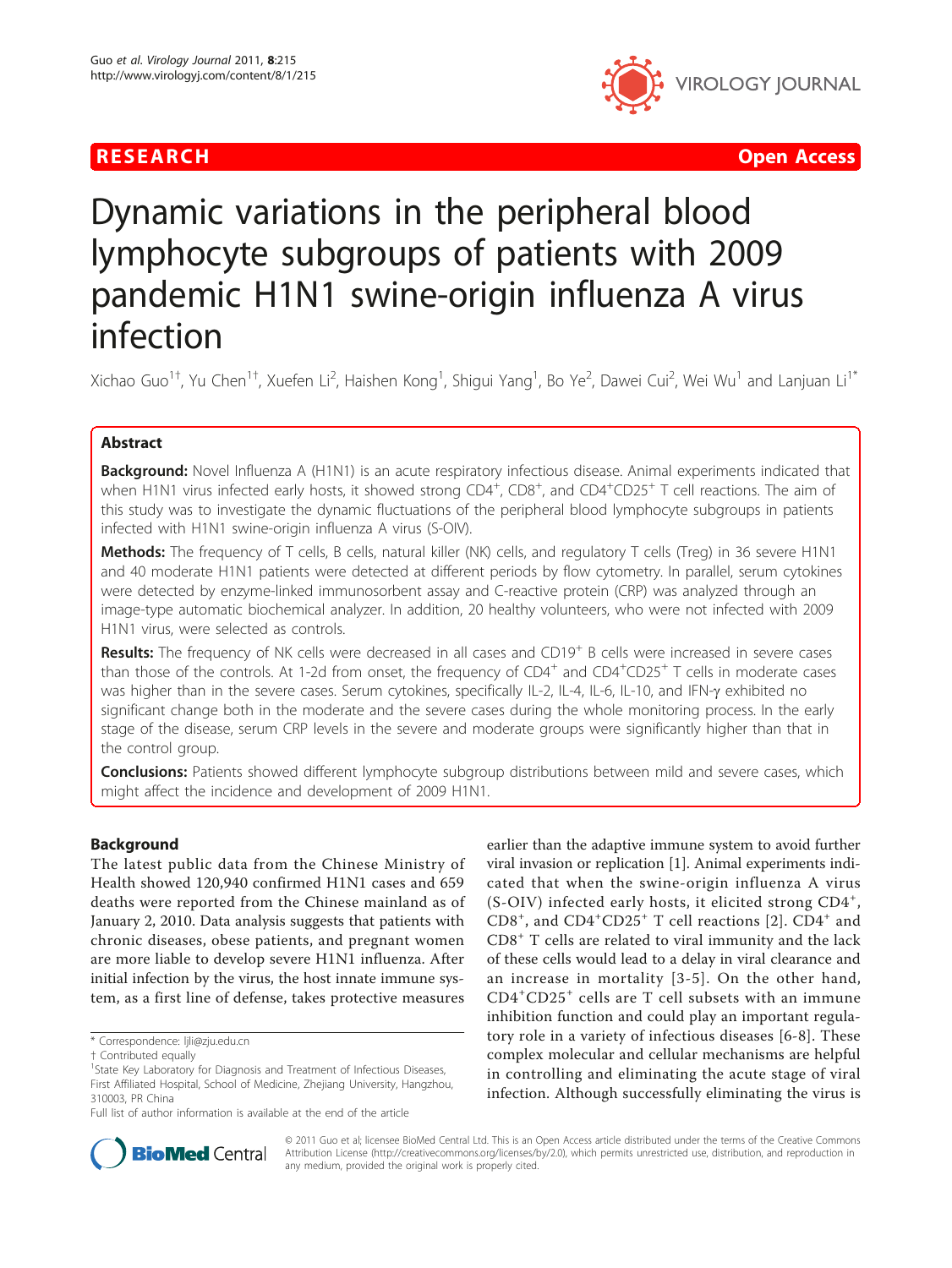<span id="page-1-0"></span>essential, the response of virus-specific T cells to the hosts could also result in tissue damage and autoimmune responses. Therefore, monitoring the variation of cellular immune functions in H1N1 patients have important clinical significance. The aim of this study is to analyze the dynamic fluctuations of T cells, B cells, natural killer (NK) cells, and regulatory T cells in patients infected with novel influenza H1N1, as well as serum cytokines and C-reactive protein (CRP).

# Methods

# Enrollment of study subjects

Up to 76 H1N1 outpatients and inpatients were chosen from August to December 2009 in the Department of Infectious Diseases, First Affiliated Hospital, School of Medicine, Zhejiang University. Among these, 36 cases were severe and 40 cases were moderate (Table 1). In addition, 20 healthy volunteers who were not infected with 2009 H1N1 virus, were selected as controls. There were no statistical differences between their ages and genders compared with the H1N1 patients.

The diagnostic criteria for H1N1 were based on the Influenza A H1N1 Flu Clinic Program (pilot version of the second edition, 2009) released by the Chinese Ministry of Health in July 2009. Its main content includes the following:

I. Confirmation standard of Influenza A (H1N1) cases: Patients are considered to have contracted the virus if they present with influenza-like clinical manifestations and had one or more of the following laboratory test results: (1) Positive for S-OIV nucleic acid (through real-time RT-PCR and RT-PCR); (2) S-OIV is isolated and attained; and (3) Specific neutralizing antibody titers for serum S-OIV are increased four times or more.

II. Severe cases: When confirmed or suspected cases manifest one of the following signs, they are considered as severe: (1) Complicated pneumonia with or without hypoxemia and respiratory failure; (2) toxic shock; and (3) multiple organ dysfunction syndrome or multiple organ failure.

The study protocol was approved by the Ethics Review Committee of the First Affiliated Hospital, School of Medicine, Zhejiang University. All subjects understood the procedures and consented participate in the study.

# Sample collection and analysis

On day 1, 2, 3, 5, 7, 9, 11, 14, and 21, 2 mL of whole blood (EDTA-K2 anticoagulant) and 1.5 mL of serum were collected from H1N1 patients for the detection of lymphocyte subgroups, cytokines, and CRP. The same sample collection was carried out in the control group.

|  |  |  | Table 1 Basic characteristic of patients with severe H1N1and moderate H1N1 |  |  |  |  |  |  |  |
|--|--|--|----------------------------------------------------------------------------|--|--|--|--|--|--|--|
|--|--|--|----------------------------------------------------------------------------|--|--|--|--|--|--|--|

| Variable                                                      | severe H1N1 $(n = 36)$ | moderate H1N1 $(n = 40)$ | P-value |
|---------------------------------------------------------------|------------------------|--------------------------|---------|
| Age, mean ± SD, years*                                        | 40.1 $\pm$ 18.6        | $26.1 \pm 8.0$           | 0.006   |
| Male/Female distribution, $N$ (%) $\triangle$                 | 20/25(55%/45%)         | 20/20(50%/50%)           | 0.653   |
| Prodromal symptoms, $N$ (%) $\triangle$                       |                        |                          |         |
| Fever( $T > 38.5$ )                                           | 28(78)                 | 16(40)                   | 0.001   |
| Cough                                                         | 26(72)                 | 28(70)                   | 1.000   |
| Dyspnea                                                       | 13(36)                 | $\overline{0}$           | < 0.001 |
| Gastrointestinal                                              | 4(11)                  | 3(7)                     | 0.702   |
| Myalgia                                                       | 23(64)                 | 10(25)                   | 0.001   |
| Co-morbidities, $N$ (%) $\triangle$                           |                        |                          |         |
| COPD                                                          | 12(33)                 | $\mathbf{0}$             | < 0.001 |
| Coronary artery disease                                       | 4(11)                  | $\mathbf{0}$             | < 0.001 |
| Diabetes mellitus                                             | 5(14)                  | 2(5)                     | 0.246   |
| Hypertension                                                  | 5(14)                  | 2(5)                     | 0.246   |
| Pregnancy                                                     | 4(11)                  | 1(2.5)                   | 0.131   |
| Others (Hypothyroidism, Immunosuppression, Transplant)        | 3(8)                   | $\Omega$                 | 0.102   |
| Changes in lung imaging examination, $N$ (%) $\triangle$      | 20(55)                 | 3(7)                     | < 0.001 |
| Patients using Oseltamivir, N (%)                             | 36(100)                | 40(100)                  | 1.000   |
| Oseltamivir treatment time, mean $\pm$ SD, (days)*            | $8.55 \pm 3.39$        | $3.60 \pm 1.00$          | < 0.001 |
| Patients using combined glucocorticoid, $N$ (%) $\triangle$   | 19(53)                 | $\Omega$                 | < 0.001 |
| The number of people using the ventilato, $N$ (%) $\triangle$ | 5(14)                  | $\Omega$                 | < 0.001 |
| Average stay, mean $\pm$ SD, days*                            | $13.71 \pm 4.77$       | $3.37 \pm 1.06$          | < 0.001 |
| Death toll, $N$ (%) $\triangle$                               | 1(3)                   | $\Omega$                 | 0.474   |

Note: SD = standard deviation; COPD = chronic obstructive pulmonary disease. \* Date are reported as mean ± SD;  $\triangle$  Date are expressed as no. (%).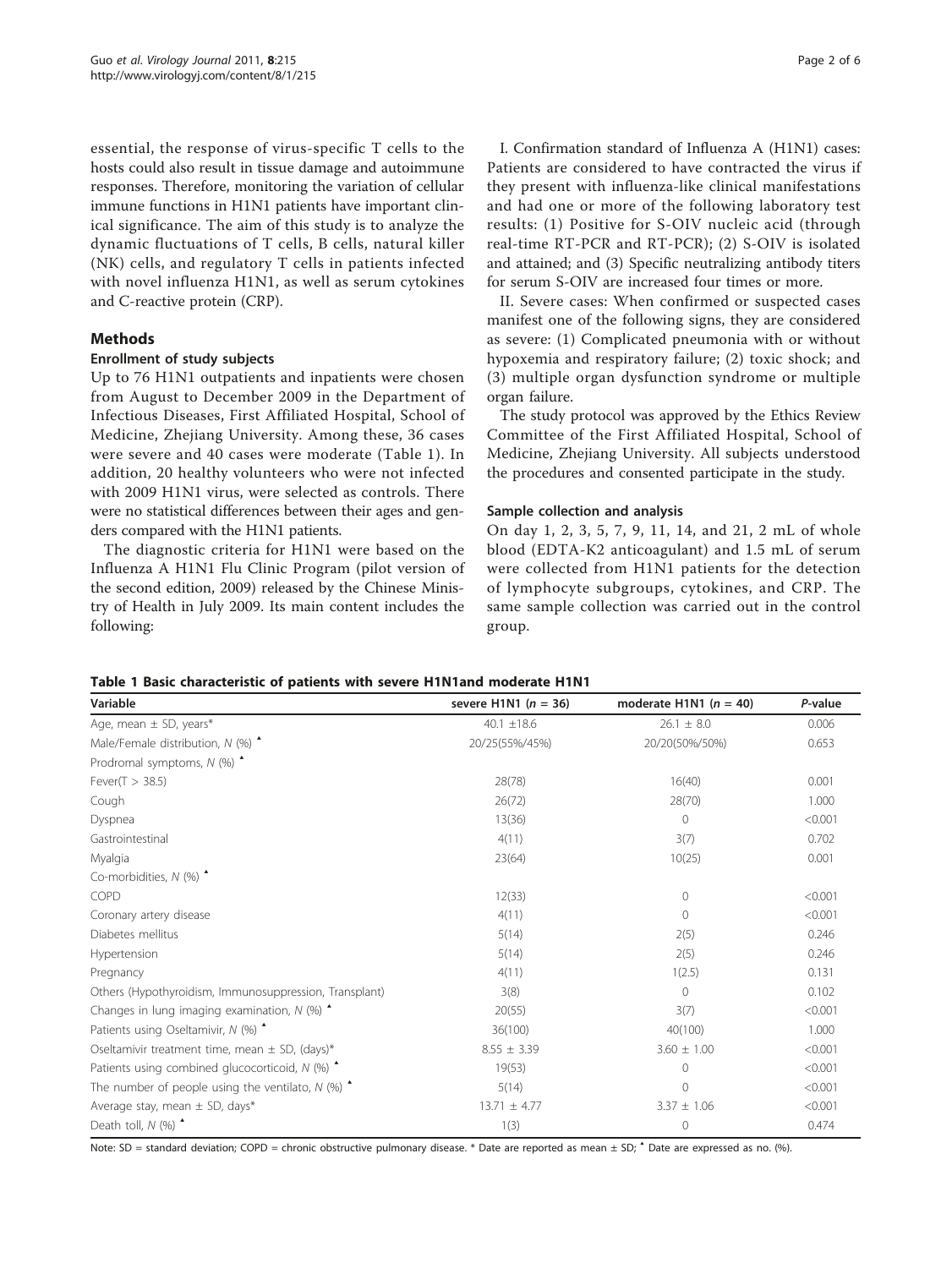Afterwards, 100 μL of anticoagulant was added into all flow tubes and 20 μL of CD3-PC5, CD4-FITC, CD8-PE, CD3-FITC-CD(16+56)-PE, CD19-FITC, and CD25-PE mouse anti-human fluorescence monoclonal antibodies (BD Bioscience) was added. After mixing, the samples were incubated for 15 min away from light at room temperature. Red blood cell lysis and cell fixation using Coulter QPREP specimen processing instrument (Beckman Coulter Inc., USA) was conducted, and the cells more than  $1 \times 10^4$  were counted through a flow cytometer (Coulter Cytomics FC 500, Beckman Coulter). The results were expressed as the percentages of CD4 + CD25<sup>+</sup> , CD4<sup>+</sup> , and CD8<sup>+</sup> T cells, as well as those of CD19<sup>+</sup> B cells and NK (marked as CD3<sup>-</sup>CD16<sup>+</sup>CD56<sup>+</sup>) cells found positive for the antigen marker in the total lymphocytes population. The data were collected and analyzed using the EXPO32 software (Beckman Coulter Inc., USA).

Serum CRP detection was conducted using the imagetype automatic biochemical analyzer (Beckman Coulter Inc., USA). The kit was also provided by the same company. Serum cytokines, namely IL-2, IL-4, IL-6, IL-10, and IFN-g were tested using an enzyme-linked immunosorbent assay (ELISA; Ex-cell). The experimental methods were in accordance with the instructions of the manufacturer in the reagent kit.

# Statistical analysis

SPSS 13.0 statistical package was used for data processing. Measurement data were indicated as mean ± standard deviation or percentages. Comparisons among groups were carried out using one-way ANOVA or  $\chi$ test. Differences with P < 0.05 were considered statistically significant. Correlation analysis among the detection indicators were conducted using Spearman's rank correlation analysis.

# Results

Demographic characteristics and clinical features of H1N1 Up to 76 patients with confirmed laboratory diagnoses of influenza were enrolled in this study. The baseline characteristics of the patients are summarized in Table [1](#page-1-0). The samples were predominantly composed of full-grown adults with S-OVI infection.

As shown in Table [1,](#page-1-0) the patients with severe H1N1 were significantly older than those that presented with moderate H1N1 (mean age, 40.1 years vs. 26.1 years; P < 0.01). The mean duration of symptoms before presentation was 4 days, with fever, cough, and myalgia as the most common in both groups. However, the patients with severe H1N1 had more prodromal symptoms (e.g., fever, dyspnea, and myalgia) and co-morbidities [e.g., chronic obstructive pulmonary disease (COPD) and coronary artery disease] than the patients with moderate H1N1 (p < 0.01). Although a relationship with pregnancy was more common in the severe H1N1 group (four patients vs. one patient with moderate H1N1), this difference was not statistically significant (Table [1\)](#page-1-0). Similarly, there was no difference in the other preexisting diseases such as diabetes mellitus and hypertension between the two groups.

Chest x-rays were taken from all patients, and abnormalities were detected in 23 patients, 3 with moderate H1N1 and 20 with severe H1N1. Ten patients presented with radiological abnormalities attributable to chronic lung conditions without evidence of concurrent pneumonia.

Up to 15 patients with severe H1N1 were admitted to the intensive care unit (ICU) with preexisting diseases, such as COPD. All patients were treated with Oseltamivir (Tamiflu) and 53% of the severe H1N1 patients were additionally treated with glucocorticoids (19/36). The duration of Oseltamivir treatment was based on the Pandemic Influenza A (H1N1) 2009 Clinical Guidelines (Second Edition, 2009). However, the subjects were not given immunomodulators. Treatment response did not differ significantly between the two groups and the mean duration of hospital confinement was 13.7 days (range, 0-51 days) and 3.3 days (range, 0-11 days) for the severe and moderate patients, respectively. Overall, only one severe H1N1 patient died during the course of the study. No patient dropped out and all completed the 21-week follow-up.

#### Peripheral blood lymphocyte subgroups changes

The frequency of peripheral blood CD19<sup>+</sup> B cell count of patients with severe H1N1 gradually increased within the first 3-14 d of treatment. The NK cell count showed a gradual decline, whereas the T cell subtypes (CD4+CD25+, CD4<sup>+</sup> , and CD8<sup>+</sup> T cells) showed no significant changes. The frequency of peripheral CD4<sup>+</sup>T and CD4<sup>+</sup>CD25<sup>+</sup>Treg cells of patients with moderate H1N1 were significantly higher than in patients with severe H1N1 within the first 1-2 d of treatment. The NK cell counts of patients with moderate H1N1 were similar to that of patients with severe H1N1, which demonstrated a gradual decline, whereas the frequency of  $CD19<sup>+</sup>$  B and  $CD8<sup>+</sup>$  T cells showed no significant changes.

The frequency of the different lymphocyte subsets at different periods were statistically compared and the results show that the frequency of peripheral CD4<sup>+</sup> and CD4+ CD25<sup>+</sup> T cells in the moderate H1N1 patients were higher than that of the severe H1N1 patients within the first 1-2 d (Figures [1a](#page-3-0) and [1c;](#page-3-0)  $P < 0.05$ ). The CD19<sup>+</sup> B cell counts of the severe H1N1 patients were significantly higher than those of the moderate H1N1 patients and the control group for the same period (Figure [1e\)](#page-3-0), whereas the NK cell counts were significantly less than that of the control group (Figure [1d](#page-3-0);  $P < 0.05$ ). The frequency of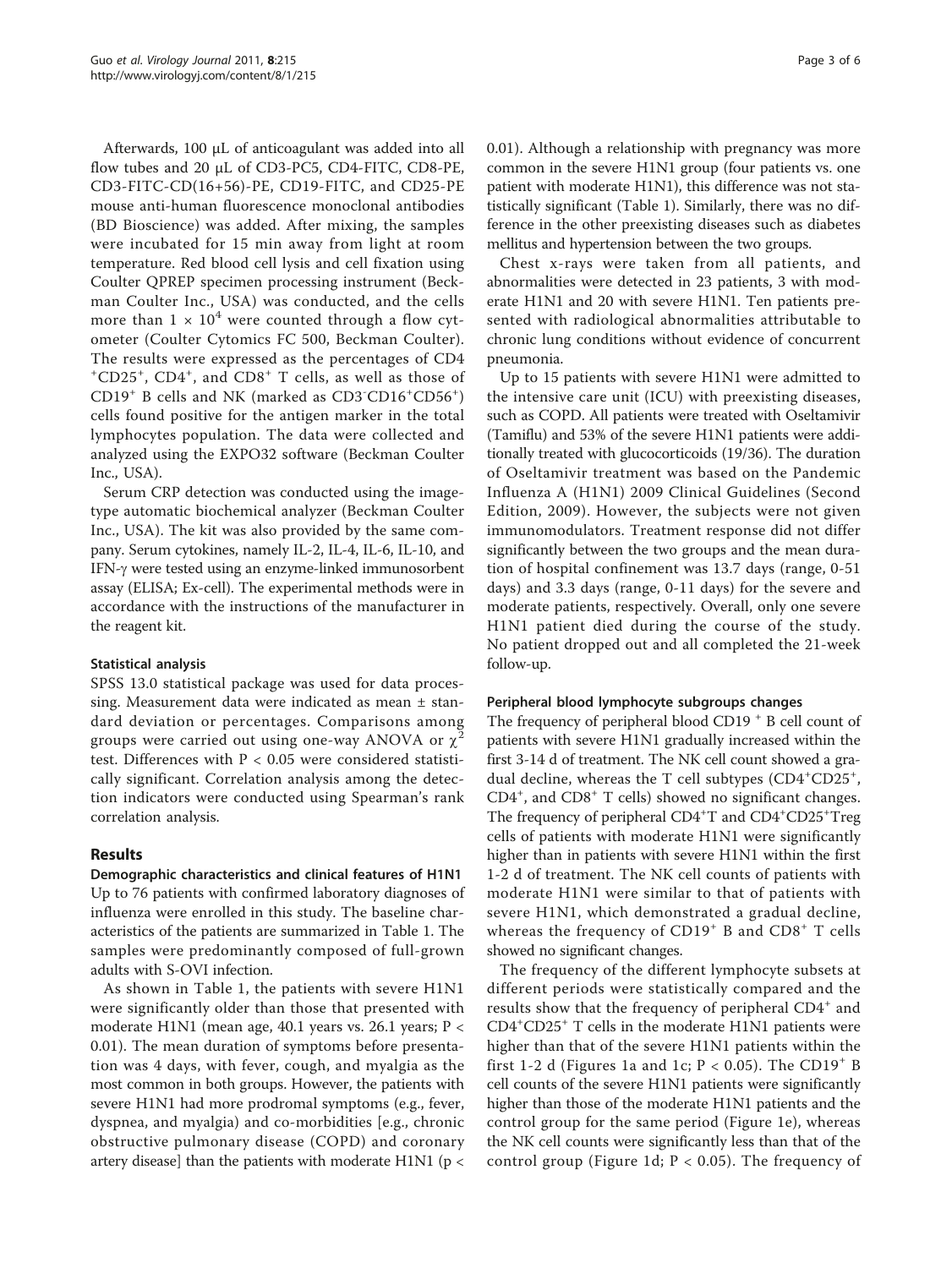<span id="page-3-0"></span>

 $CD8<sup>+</sup>$  T cells had no significant difference (P > 0.05; Figure 1b) among the three groups.

# Behavior of the serum CRP responses against a sustained treatment

In the first 1-5 d of study, the serum CRP levels of both the patients with severe H1N1 and the patients with moderate H1N1 were significantly higher than that of the control group (P < 0.01; Figure 1f). Correlation analysis of the CD4<sup>+</sup>, CD8<sup>+</sup> T, CD4<sup>+</sup>CD25<sup>+</sup>, CD19<sup>+</sup> B, and NK cells with CRP was conducted and the results indicate that the various lymphocyte subgroups had no significant correlations with CRP.

# Induction of serum cytokines activity

The serum cytokines of patients, specifically IL-2, IL-4, IL-6, IL-10, and IFN- $\gamma$ , whether the H1N1 infection was severe or moderate, showed no significant changes during the whole monitoring process (data not shown). The differences of the H1N1 patients with the control group had no statistical significance.

# **Discussion**

Influenza A (H1N1) is the greatest pandemic threat in 2009 [[9\]](#page-5-0). The clinical course of H1N1 can be severe, particularly for very young patients with complications. The immune response affected by pathological damage to the body caused by S-OVI and clinical prognosis. Studies have shown that the incidence of patients with severe H1N1 was highest in the 15- to 19-year-old age group and the lowest for patients aged 65 or above [[10](#page-5-0)]. Our clinical data also showed that the most severe infections occur in individuals younger than 25 years old or in middle-aged patients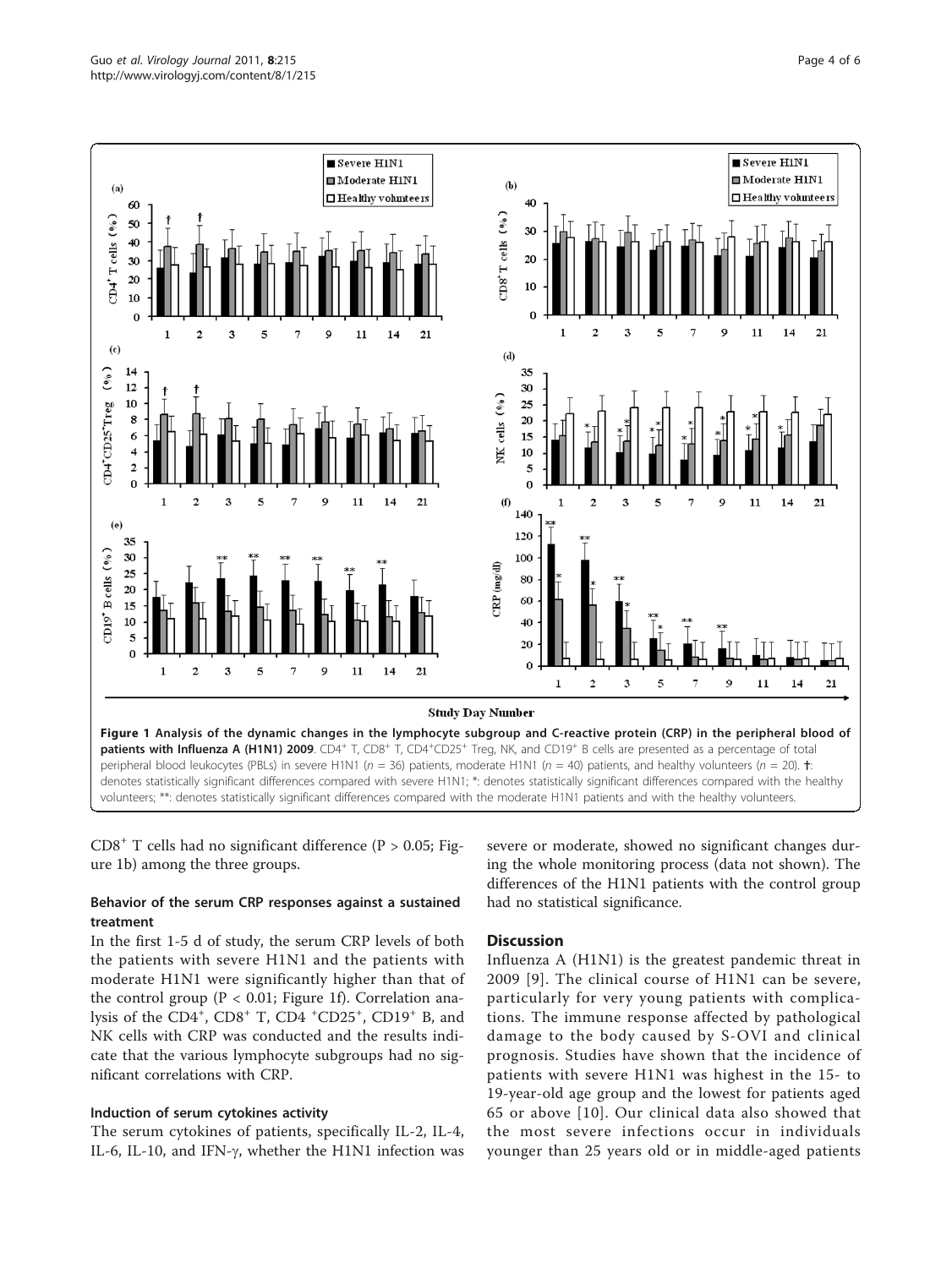older than 55 years old with comorbidities, especially lung disease.

Based on local guidelines, antiviral treatment would be considered for severe or critical cases and high-risk patients infected with the influenza A pandemic (H1N1) virus within 48 h of onset. For patients who presented later than 2 days, the managing physicians were allowed to make decisions regarding antiviral use. Oseltamivir, given to patients older than 12 years, was prescribed according to the standard dosing regimen (75 mg twice daily orally, for 5 days). Dosage adjustment, whenever necessary, were based on the patient's renal function (75 mg daily, if creatinine clearance is <30 mL/min). For children (1-12 years old), dosage adjustments were based on body weight (BW), that is: 30 mg twice daily for children with BW  $<$  15 kg; 45 mg twice daily for BW 15-23 kg; 60 mg twice daily for BW 23-40 kg; and 75 mg twice daily for BW > 40 kg. Accordingly, patients with acute respiratory distress syndrome (ARDS) were treated with high dose glucocorticoids over a short period of time, which has been proven beneficial and safe.

Several lines of experimental evidence suggest that H1N1 infections accompanied by a characteristic impairment of the innate immune response. By monitoring the host functional response, patients with increased risks of developing severe influenza-associated complications could be identified immediately [\[11,12](#page-5-0)]. The preliminary data from this study showed that the frequency of CD19<sup>+</sup> B cells in patients with severe H1N1 was significantly higher than in the moderate and control groups (Figure [1e](#page-3-0)), and the frequency of NK cells in the severe and moderate groups were less than that of the control group. In the host innate immune system, NK cells are the major effector cells during acute infection, rapidly killing infected cells in the process. Previous studies have shown that the significant decrease in peripheral NK cell count is mainly because the S-OVI directly infected and killed NK cells, thereby limiting their activity and leading to their apoptosis in vivo [[13](#page-5-0)].

Animal studies have found that  $CD4^+$  T,  $CD8^+$  T, and  $CD19<sup>+</sup>$  B cells achieved peak values within 5-6 d after S-OVI infection, whereas the CD4<sup>+</sup>CD25<sup>+</sup> Treg cell count reached its peak at 24-48 h after infection [[2\]](#page-5-0). Currently, the use of flow cytometric analysis to measure peripheral blood CD4<sup>+</sup>, CD8<sup>+</sup>, and CD4<sup>+</sup>CD25<sup>+</sup> T cells is a simple and common method. Reportedly, the mostly CD4<sup>+</sup> CD25<sup>+</sup> T cells were also positive for FoxP3 [[14](#page-5-0)]. In this experiment, the peak values for all lymphocyte subgroups in patients with severe H1N1 could not be detected. At least two mechanisms could account for the lower effector T cell response detected after the S-OVI infection, and the peak response time for the

effector T cells possibly missed. In addition, the virus could have also led to the immunotolerance of the T cells [[15](#page-5-0)].

As intercellular signaling molecules, cytokines regulate the immune response, mediate inflammatory responses, and participate in tissue repair. Experiments have shown that only the peak values of IFN- $\alpha$  and IL-6 could respectively be detected within 24 and 30 h in the serum of infected animals, as well as in the plasma of pediatric patients with severe influenza [[16](#page-5-0),[17\]](#page-5-0). In this experiment, no statistically significant changes were found during the continuous monitoring of serum IL-2, IL-4, IL-6, IL-10, and IFN- $\gamma$  of patients with severe and moderate H1N1, as well as in the control group. This result might also be related to the immunotolerance of T cells, of which the peak detection might have been missed. The mechanisms responsible for maintaining these relatively constant levels remain unclear.

CRP is an acute phase protein produced by the liver and is a sensitive marker for the inflammatory response. It did not directly related to viral load [[17](#page-5-0)]. However, CRP continuously increased in the initial stages of infection for both the patients with severe and those with moderate H1N1. The CRP of patients with severe H1N1 took longer to return to normal, which might be the result of underlying disease. Each lymphocyte subgroup has made correlatively analyzed with CRP and the results show no significant correlations.

In conclusion, S-OIV could stimulate the cellular immune response. When accompanied by CD19<sup>+</sup> B cell increase and a continuous NK cell decline, it could indicate that the body is in a dynamic balance of the antiinfection immunity and autoimmune damage; this is particularly true for patients with severe influenza. Each lymphocyte subgroup in patients with H1N1 plays a more important antiviral role in the early stages of disease, but excessive immune response also leads to the increase and development of infection.

#### Acknowledgements

This study was supported by grants from the Major National Science and Technology Projects for Infectious Diseases (No. 2009ZX10602) and the National Natural Science Foundation of China (No. 81001271).

#### Author details

<sup>1</sup>State Key Laboratory for Diagnosis and Treatment of Infectious Diseases, First Affiliated Hospital, School of Medicine, Zhejiang University, Hangzhou, 310003, PR China. <sup>2</sup> Department of Laboratory Medicines, First Affiliated Hospital, School of Medicine, Zhejiang University, Hangzhou, 310003, PR China.

#### Authors' contributions

XG and YC performed the majority of experiments and drafted the manuscript. XL and HK followed-up the patients and involved in editing the manuscript. SY and WW did most of clinical works. BY and DC provided analytical tools. LL was the principal investigator and provides all facilitates to complete this work. All authors read and approved the final manuscript.